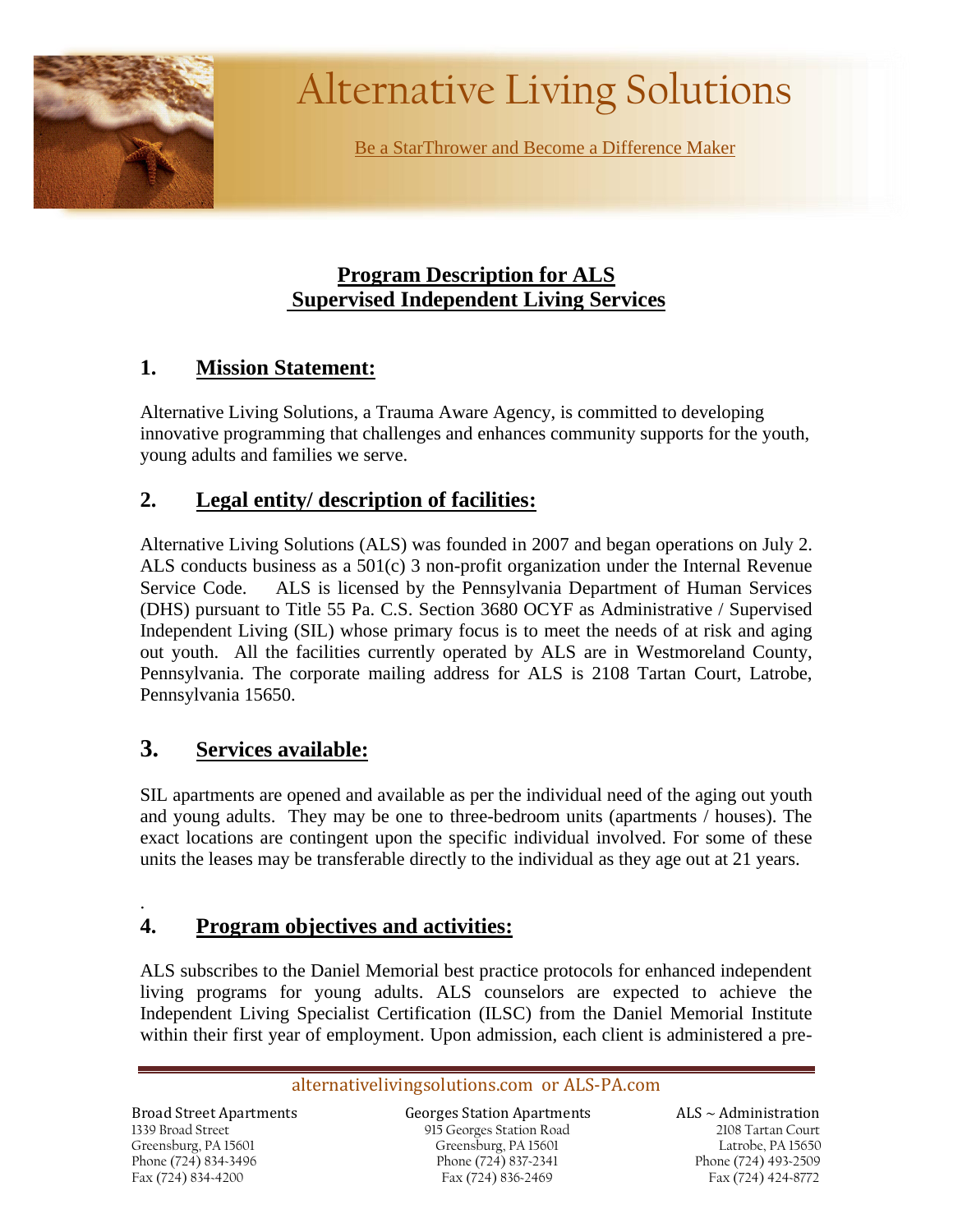test life skills assessment (fourteen categories) to establish a baseline for their individualized skills plan. There is ongoing instruction and review of their skills plan to reinforce their strengths and to identify additional needs for successful attainment of their goals. Intermediate-tests are offered (ninety days) to measure competency improvement with a computer-generated skills plan being periodically updated. An individual may test out with a high competency score. Under ideal discharge planning conditions, a post test may be given at the time of discharge as a measure of progress.

The program objectives, activities and associated outcomes for ALS individuals are in large part tailored by the uniqueness of our individuals. ALS serves an older adolescent and young adult population, ages 16 through 20. All have been adjudicated or coadjudicated delinquent or dependent, many of whom are unable to return to their homes. Therefore, ALS individuals are required to obtain the skills necessary to become independent by the time the Court's jurisdiction concludes.

The primary facility objective of ALS is to develop a positive community culture for each of its sites. In doing so, ALS individuals are required to advance their competencies in the areas of pro-social skills, emotional and behavioral stability in an ongoing effort to become productive members of society. ALS is committed to aiding our individuals in advancing their skills and competencies in the five principal domains of pro-social skills, moral reasoning, academic or vocational proficiencies, workforce development, and independent living skills. The anticipated outcome for ALS individuals is to achieve the skills necessary to become an independent and productive member of society. All staff are trained in the Prudent Parent initiative, which enhances the individuals' opportunities in the community.

## **5. The program activities that have been integrated into the ALS system of care in order to accomplish its objectives are as follows:**

.

**Education / Vocational Training** – ALS students participate in the public education system. ALS individuals attend the school district of the student's residence or the corresponding alternative school component. ALS individuals are eligible to participate in school sports, activities, and functions. ALS individuals who wish to pursue a GED can do so by attending classes at various community sites or at the community college level. Finally, ALS individuals who qualify are eligible to attend college classes at the Westmoreland County Community College or local universities which are located within several miles of all our facilities. ALS also offers remedial tutoring through Title 1 programing.

**Counseling** – ALS does not permit unconventional treatment modalities. All court ordered treatment and counseling services are obtained via outside providers. Prevailing research indicates that youth can benefit from Cognitive Behavioral Therapy (CBT), Motivational Interviewing (MI), Prudent Parent, and Post Traumatic Stress Disorder (PTSD) interventions. The ALS Clinical Director utilizes these best practices approach with the individuals. All can attend CBT groups with the Clinical Director where they may learn how to identify thinking errors and common mental mistakes as a means of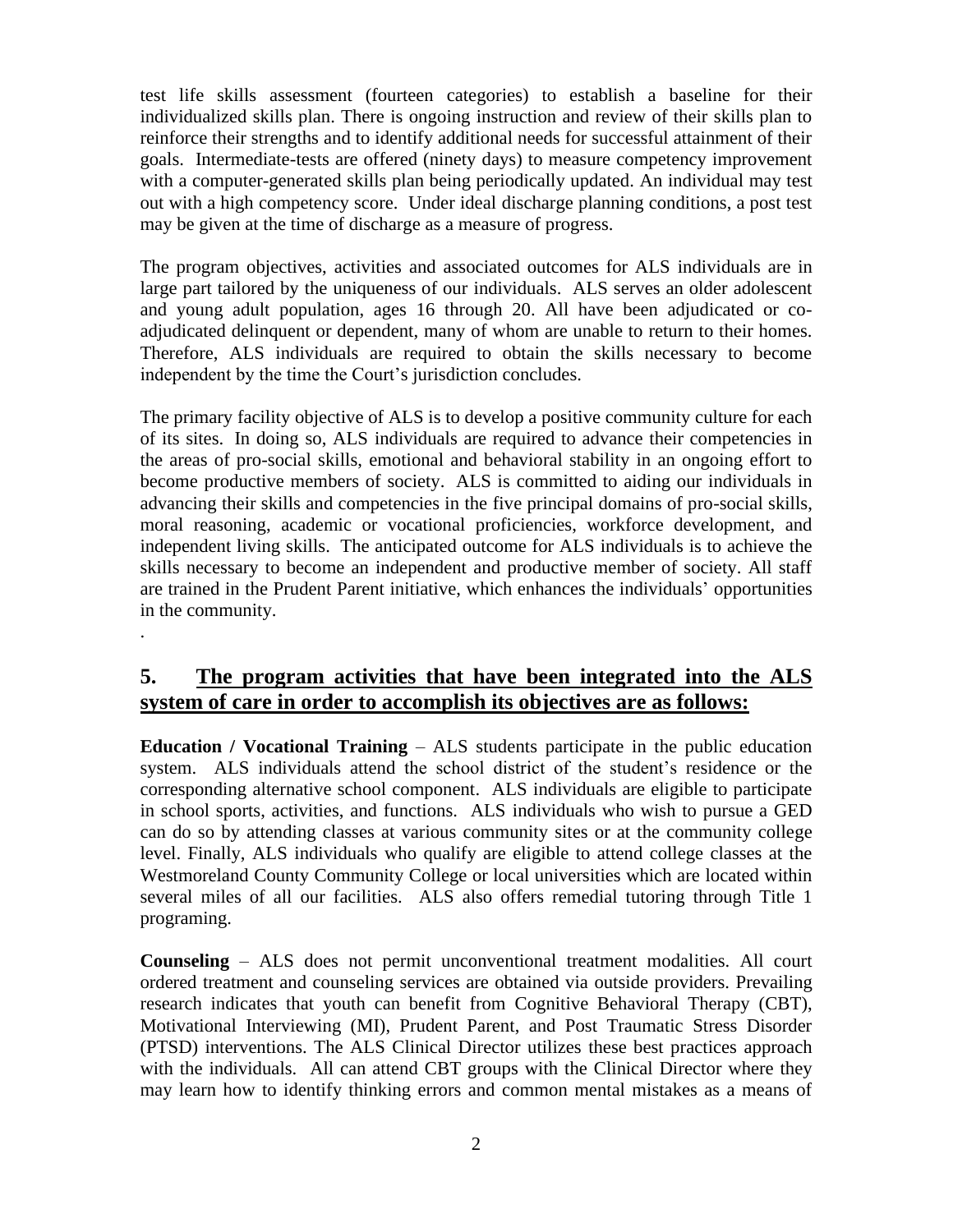taking responsibility for their behaviors. Only those individuals with an identified need will participate in PTSD groups with the Clinical Director.

**Independent Living and Life Skill Enhancement** – ALS is an independent living agency and a significant amount of attention is devoted to providing a means whereby individuals can develop the skill sets necessary to eventually "live on their own." This program activity is initiated on day one of the individual's placement because of the structure of the program. All individuals live in an apartment / home style setting and are ultimately responsible for all aspects of the living arrangement. The specific activities associated with this portion of the ALS experience includes but is not limited to: doing laundry, planning shopping for and preparing all meals, budgeting, cleaning the inside and outside of their apartment, learning how to access public transportation, cutting grass and shoveling snow, and perform minor repairs and upkeep activities within their apartment.

**Employment** – An important part of the ALS experience is developing the skills necessary to seek, obtain, and retain gainful employment. Of equal importance is enabling an individual to develop positive work habits and to learn how to properly interact within the work environment. All individuals are urged to seek gainful employment while placed at ALS.

## **6. The services that are delivered by the agency are:**

# **Supervised Independent Living Apartments:**

**Housing, room and board** – ALS operates any number of SIL living sites, all of which are licensed by the Department of Human Services, OCYF.

**Supervision** – ALS provides 24/7/365 staff availability for its SIL apartments with the level of contact / supervision suitable to the characteristics of independent living individuals and consistent with current DHS regulations governing the same.

**Food** - ALS is a SIL apartment and part of the program requirements is that the individuals prepare their own meals. ALS staff is available to assist the individuals in the development and preparation of healthy meal plans. ALS manages the resources for the purchase of the food necessary to prepare daily meals based upon the menus and budgets prepared by the individuals.

**Clothing** - Each individual is expected to bathe and change cloths daily. ALS provides clothing based upon the initial county clothing allotment, personal inventory, and additional clothing is purchased on an as needed basis.

**Health / Medical Care** - Upon intake each individual receives a Health and Safety Evaluation to assist in identifying any mental and/or physical concerns of the youth. If not already completed the EPSDT screening is administered. At the time of admission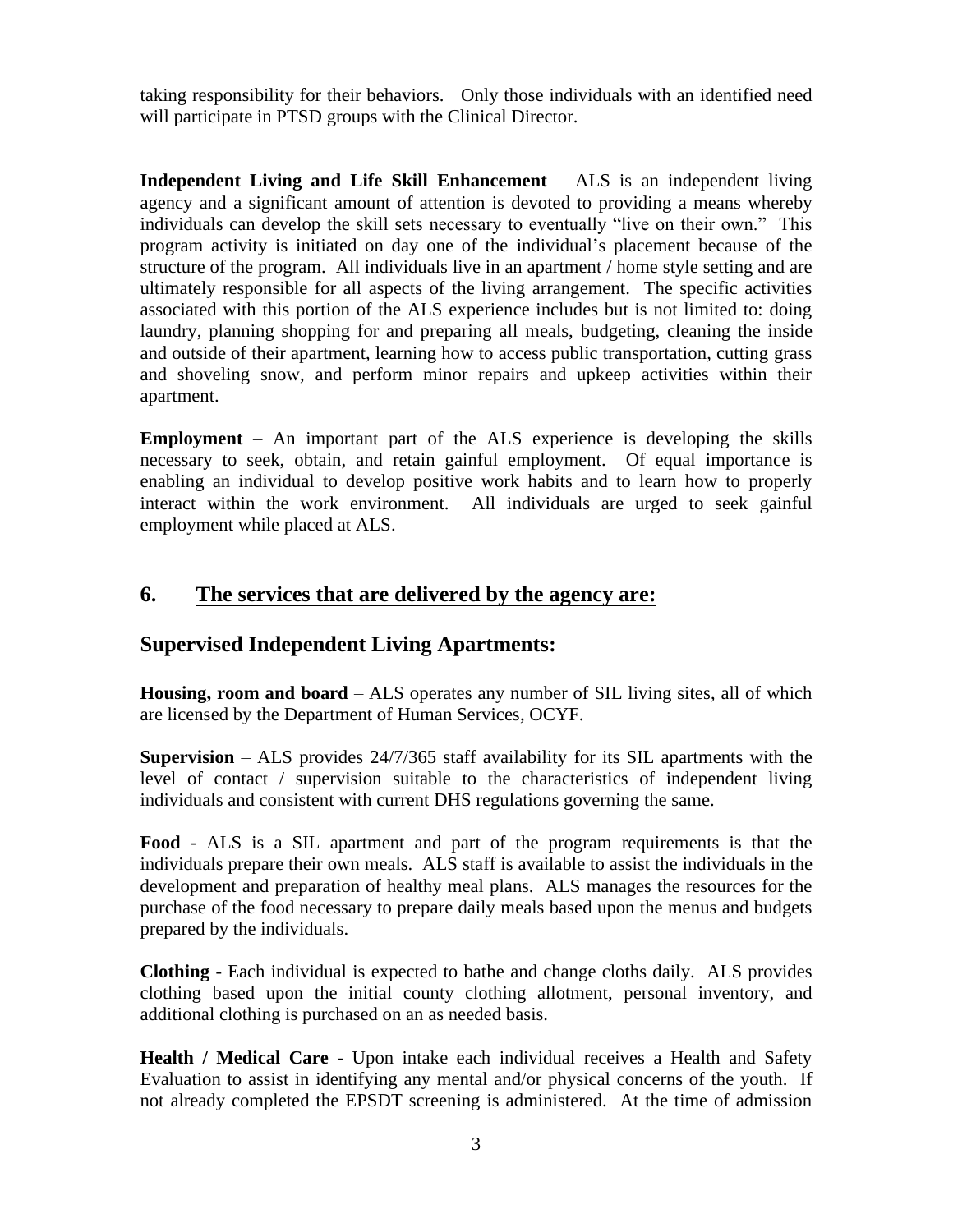any and all health and safety concerns will be addressed in conjunction with the individual, ALS staff, and the child's family and county representative.

**Educational / Vocational Services** – ALS students who are eligible may attend the public-school district in which the apartment is located. ALS students attend either regular school classes or an alternative educational setting provided by the school district. ALS individuals can pursue their GED at either community locations or at the Westmoreland County Community College. Furthermore, ALS individuals who elect to pursue a college education may do so at the Westmoreland County Community College or other local universities / colleges. ALS also offers remedial tutoring through Title 1 programing.

**Recreational/Social/Cultural Activities** – ALS individuals are members of the communities in which they reside and therefore are able to participate in recreational, social, and/or cultural activities available through their school or community within the Prudent Parent guidelines. Individuals have access to parks, walking and biking tails, theaters, movies and other similar types of activities.

**Coordination of outside services -** ALS staff work diligently to take full advantage of as many community-based supports as possible, therefore; individuals who are in need of behavioral or substance abuse counseling or therapy obtain these services via service providers located within the community. This approach also applies to all medical and dental services as well as other screening services required by individuals upon admission. ALS individuals are encouraged and instructed in the methods by which appointments for services are made as part of their independent living training while in our care. When necessary, ALS staff provides transportation to outside appointments as required.

#### **7. Criteria and procedure for acceptance, discharges, and reports:**

ALS accepts referrals between 16 and 20 years of age. Individuals who are referred for placement may be adjudicated / co-adjudicated delinquent and / or dependent. ALS will consider individuals with a wide range of delinquent or dependent behaviors. Potential individuals with a history of mental health or substance abuse treatment will be considered for placement based upon their behaviors, service plans and goals. Likewise, referrals who are prescribed psychotropic or other behavior management medications will also be considered for placement. Many of the individuals who are referred for service to ALS are homeless by nature of their family circumstances (parental abandonment, incarceration of parent(s), or one or more parent(s)/guardians deceased). ALS is ideal for adjudicated youth who are ready to "step up" from an RTF, group home or residential facility. By the very nature of these individuals' risk of sex trafficking, ALS provides a safe environment and enhanced safety net for them. ALS is ideal for those young parents who have children and need skill development leading to the reunification with their children. ALS is appropriate for an older individual whose adoption has failed to materialize as planned and is now in need of independent living facilities. Finally, we accept individuals who are covered by Act. 80 and 91 of 2012 commonly referred as dependent children who are "aging out of the system of care" or children who have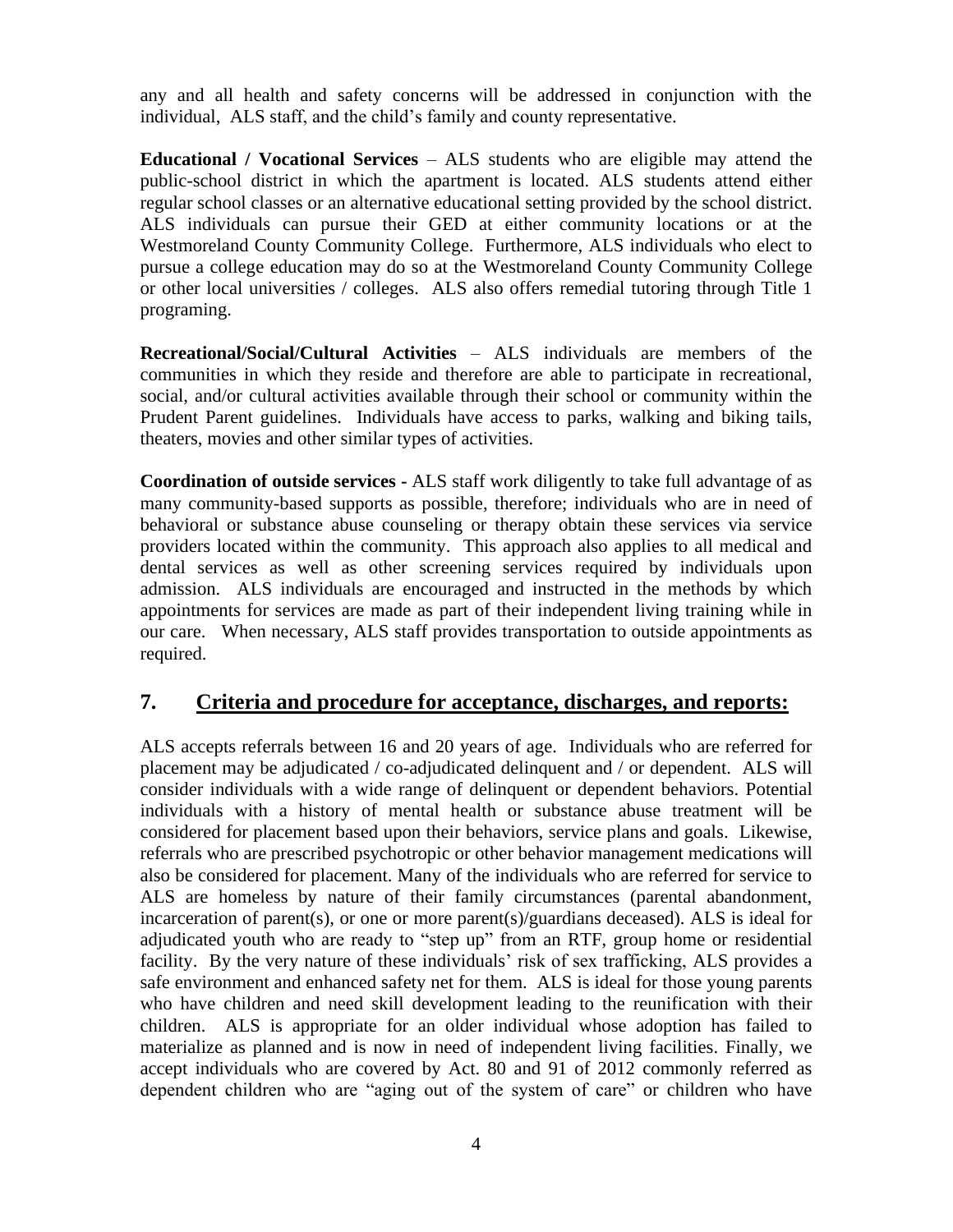requested permission from the Court to return to a system of care having been previously discharged and released from the county's custody.

Individuals who are not suitable for acceptance are those who have demonstrated aggressive behaviors in the recent past or who have been adjudicated delinquent of a felony offense involving acts of violence. Also, those individuals who require considerable levels of personal health care may not be appropriate. In addition, individuals whom require 24/7 security monitoring or who would otherwise be considered a security risk may also not be suitable for placement.

Referrals to ALS should be made directly to the Clinical Director (724-322-0063) or the Program Director (724-433-7229). The CEO may also be called (724/493-2509) if the previous contacts are not available.

ALS requests that at a minimum the referral information include the following documents:

Petition alleging dependency or delinquency and corresponding adjudication and dispositional order; recent social summary that includes at a minimum the youth's demographic information, along with a comprehensive history of the youth's family and their involvement with the referring agency; the County making the referral; the primary reason for the referral; and any information on referrals to other facilities where the youth was rejected for placement and the reason for the rejection. ALS also request recent medical evaluations along with a copy of the client's immunization record; plus, any psychological and/or psychiatric evaluations; prior facility or institutional placement reports. The YLS for delinquent youth is especially helpful.

ALS accepts individuals on a normal and emergency / shelter basis depending on the need of the individual and the referring agency. It is anticipated that referrals made on an emergency / shelter basis will come with a limited amount of information with the full complement of information to follow on a very timely basis. These individuals must be willing and able to follow the ALS rules of conduct expected from all other individuals.

Planned discharges from ALS will be recommended at such a time when the individual has successfully reached the goals as outlined in their ISP. Discharges will be coordinated between the appropriate ALS staff (Clinical Director / Operations Director / Supervisor) and the appropriate referring Court / Agency staff.

Unplanned discharges from the program are avoided at all costs; however, they do occur from time to time. During these occasions, ALS staff will work with the committing Court / Agency to transition the individual from ALS to an alternate placement as agreed upon by all parties.

Services to the individual are documented daily as well as through monthly and quarterly comprehensive reports. Reports are available to the Court and placing Agency upon request and in sufficient time to be included in all dispositional review hearings scheduled before the Court.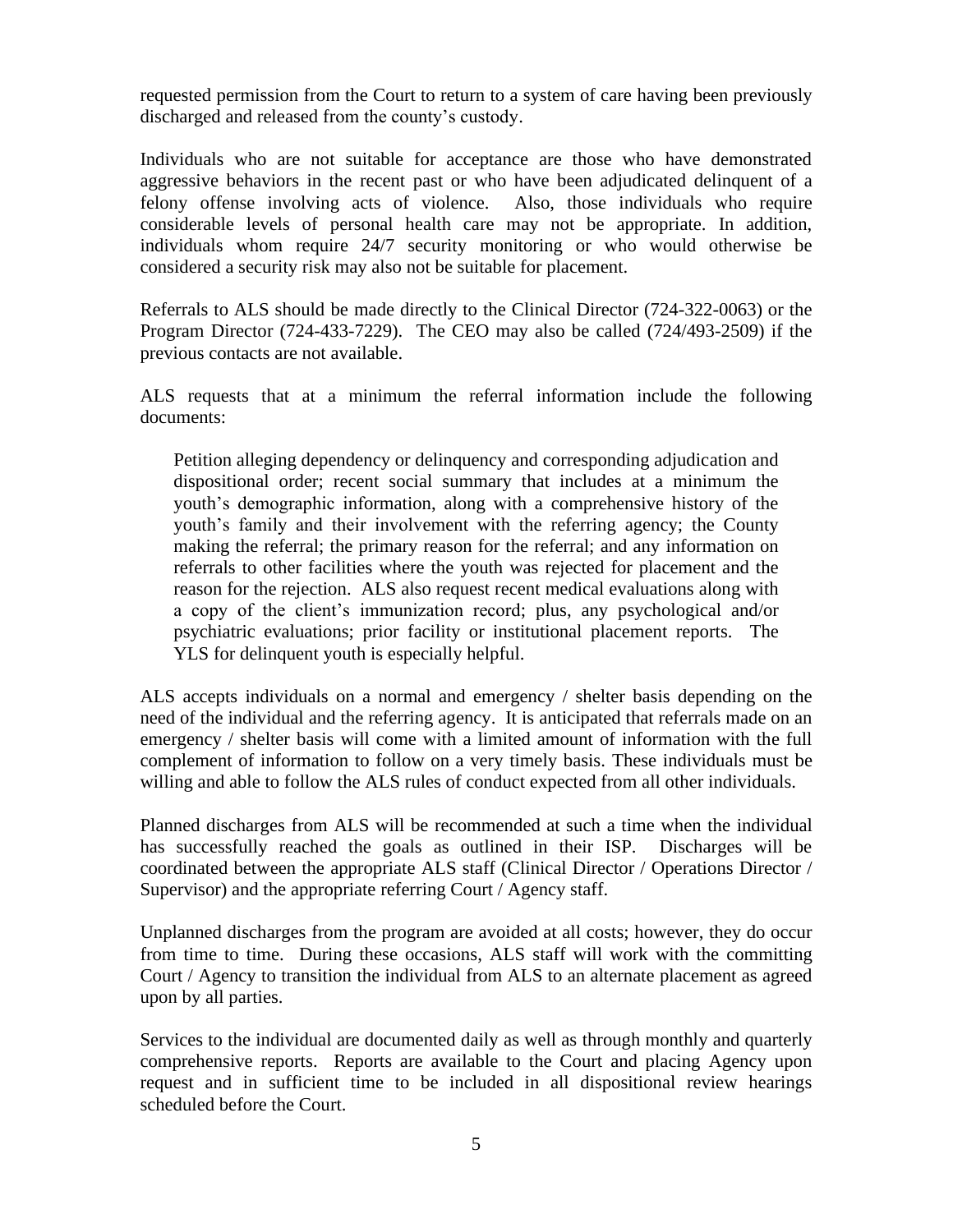## **8. Qualifications of staff including the individual responsible for administering the program:**

**CEO:** Monitors and oversees the operations of the agency. CEO manages the program, business, maintenance, and human resource functions for effectiveness. This individual conducts Board of Directors' meetings, and is the principal liaison with Federal, State, County and local government entities. The CEO has the final decision on employee hiring, discipline, and discharges. Minimum Qualifications: BA or BS degree in human services related field or equivalent experience and education and possess all clearances and be at least 21 years of age.

**Operations Director:** Primary responsibility is the day-to-day operations of the program. This individual conduct annual and special employee evaluations, maintains all human resource files, mediates grievances at all levels and interviews and recommends prospective employees for hiring to the CEO. OD has direct management responsibility of the Clinical and Program Directors. OD has primary client admissions and discharge authority. Minimum Qualifications: BA or BS degree in human services related filed or equivalent experience and education and possess all required clearances and be at least 21 years of age.

**Clinical Director:** Act as lead liaison with counties, families and all other family service plan partners, administer admissions procedures for the program, manage ISPs, conduct group exercises and interventions, train staff in Cognitive Behavioral Therapy and Motivational Interviewing, conduct PTSD groups as needed and participate in staff meetings. Minimum Qualifications: A Master's Degree or BA or BS in counseling related field and three years of experience, possess all clearances and be at least 21 years of age.

**Program Director**: Monitors and directs the day-to-day program operations of the agency as well as supervises the daily monitoring of the effectiveness of the program. This individual conduct annual and special employee evaluations, and interviews and recommends prospective employees for hiring to the OD. Reviews client referral information and conducts client interviews. Makes recommendations for placement to the OD for admission. Minimum Qualifications: BA or BS degree in human services related filed or equivalent experience and education and possess all required clearances and be at least 21 years of age.

**Compliance Director:** Maintains an independent program overview and review protocol. Examines and reports on all individual grievances. Meets periodically with program individuals. Participates in referral review and interview admission activities. Assists in data collection and reporting as needed. Examines and reports on employee grievances. Meets periodically with staff members. Assists in business operations and contracting. Oversees the consistent scheduling and policy / procedures of staff services. Minimum Qualifications: BA or BS degree in human services related field, and possess all required clearances and be at least 21 years of age.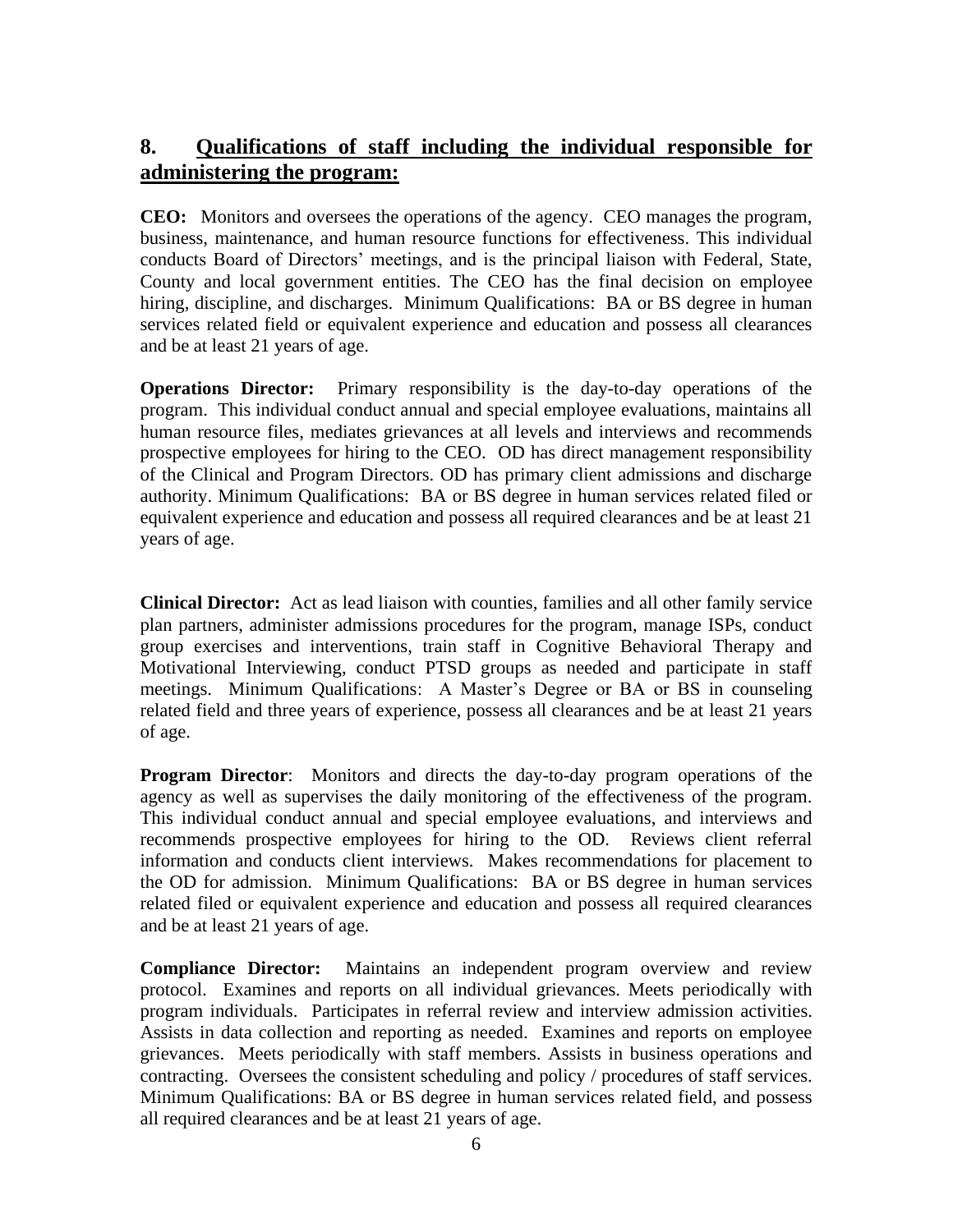**Supervisor:** Supervise Youth Counselors and Youth Care Workers. Schedule employees for daily 24/7 structure and supervision, monitor and maintain youth files, coordinate transportation and attend court appearances, conduct annual and special performance evaluations for Youth Counselors and Youth Care Workers, ensure safety of apartments and monitor fire drills, review and implement disaster plan and maintain community relations with fire and police departments, schools, employers as well as transport and/or accompany youth to appointments and monitor and direct the day to day operations of the apartment sites. Minimum Qualifications: A BA or BS in a human service-related field or AD and equivalent experience, possesses all clearances, and is at least 21 years of age.

**Youth Counselor** – Maintain daily 24/7 structure and supervision, monitor youth safety and whereabouts, monitor youth ISP, transport and/or accompany youth to relevant appointments, assist in aspects of meal planning and preparation, monitor all living areas. Minimum Qualifications: BA or BS in a human service-related filed or equivalent type experience, possesses all clearances, and is at least 21 years of age.

**Youth Care Worker –** Monitor youth safety and whereabouts, keep common areas in order, all house laundry washed, dried and folded and stored in orderly fashion, inspect each apartment for property cleanliness and safety, conduct perimeter checks of the grounds and facility during third shift coverage, inventory supplies on weekly basis and transport students to necessary appointments. Minimum Qualification: High School diploma or equivalent, possess all clearances, and is at least 21 years of age.

# **9. The degree and method of family involvement and the method used to maintain family involvement:**

ALS believes that a individual's family is an important part of their development into adulthood. Upon admissions, families are encouraged to participate in the development of the ISP. Depending on a individual's progress and treatment track, the individual's family may be called upon for providing home visits for the individual and as a resource upon release. Family units who seek support in the reunification process will be assisted by the Clinical Director.

## **10. Behavioral management policies and techniques including the disciplinary methods utilized by the agency and how these disciplinary measures are linked to the agency's policies:**

Because of the independent nature of the ALS program, it is extremely important that the individual placed in the program adhere to all program rules as well as all local and State laws. For everyone's safety, ALS has developed the following list of non-negotiable rules. These rules apply equally to all independent living apartments.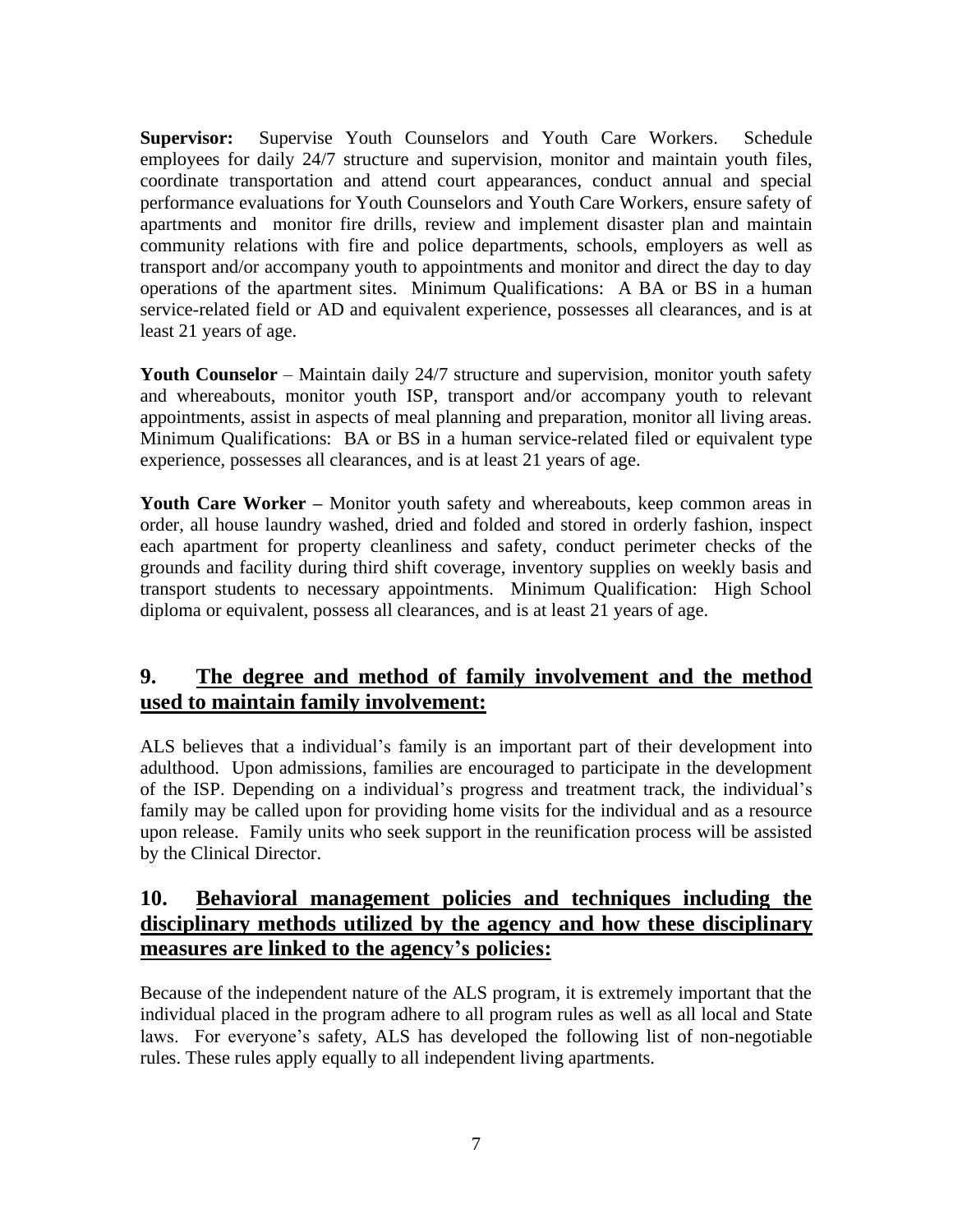| <b>Safety:</b>           | All individuals are expected to act in a safe manner and report all<br>safety concerns.                                                                                                                                |
|--------------------------|------------------------------------------------------------------------------------------------------------------------------------------------------------------------------------------------------------------------|
| <b>Tobacco:</b>          | Smoking and smokeless tobacco products including vapes are not<br>permitted in any apartment or on ALS grounds;                                                                                                        |
| Drugs:                   | Non-prescription drugs are not permitted. All prescription drugs<br>and over the counter medications are monitored by ALS staff.<br>ALS staff may randomly drug test an individual at any time with<br>probable cause; |
| Alcohol:                 | Possession or consumption of alcohol is not permitted;                                                                                                                                                                 |
| <b>Visitors:</b>         | No unauthorized visitors are permitted;                                                                                                                                                                                |
| <b>Sexual relations:</b> | Sexual relations of any kind are prohibited in the<br>apartments.                                                                                                                                                      |

#### **11. Educational and training services available:**

ALS students may attend community based high school educational facilities or alternative educational programs operated by the local school districts or other numerous community organizations. This includes GED preparation, instruction and testing. As may be appropriate, ALS students are eligible to attend community or local colleges in order to pursue an associate or bachelor's degree of their choosing. Technical schools for welding, food service, nursing assistant, construction trades, information and medical technology and other specialties are available as well. ALS also provides remedial tutoring services for interested students via Title 1 programing.

## **12. Recreational activities provided as part of the program of services, if any:**

ALS individuals have access to a wide variety of community based recreational activities including shopping, movies, community and amusement parks, playgrounds, walking and bicycle trails, and theaters. Based upon the level of the individual's behavior, they are able to pursue the recreational activity of their choosing.

#### **13. Policies and arrangements regarding religious observances:**

At the time of admission, ALS individuals are asked which if any religious affiliation they identify with. If at any time during their time with ALS an individual expresses an interest in attending a religious program the staff at ALS will help them make arrangements to attend the service or function of their choice.